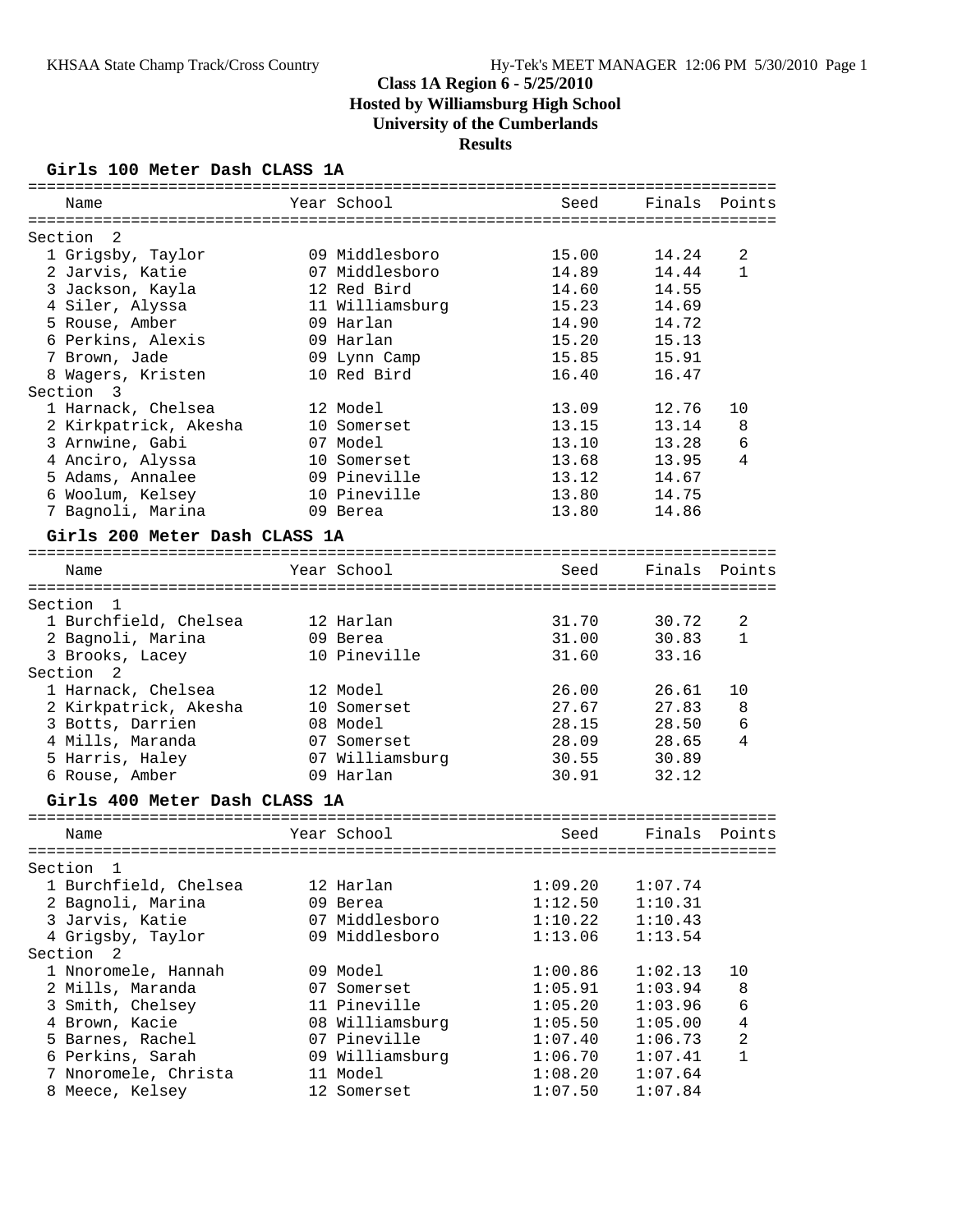#### **Girls 800 Meter Run CLASS 1A**

| Name                                                  | Year School                          | Seed           | Finals            | Points         |
|-------------------------------------------------------|--------------------------------------|----------------|-------------------|----------------|
|                                                       |                                      |                |                   |                |
| Section<br>1                                          |                                      |                |                   |                |
| 1 Durbin, Hannah                                      | 08 Model                             | 2:31.97        | 2:33.54           | 10             |
| 2 Burr, Samantha                                      | 12 Williamsburg                      | 2:39.60        | 2:37.73           | 8              |
| 3 Kerr, Maria                                         | 12 Somerset                          | 2:36.96        | 2:44.75           | 6              |
| 4 Albertson, Kim                                      | 12 Williamsburg                      | 2:46.50        | 2:50.39           | 4              |
| 5 Wilson, Heather                                     | 08 Lynn Camp                         | 2:43.60        | 2:54.53           | $\overline{2}$ |
| 6 Brooks, Lacey                                       | 10 Pineville                         | 3:00.00        | 2:59.21           | $\mathbf{1}$   |
| 7 Martinez, Bernice                                   | 10 Somerset                          |                | 3:03.83           |                |
| 8 Partin, Ashley                                      | 10 Pineville                         | 2:50.00        | 3:06.87           |                |
| 9 Ball, Katie                                         | 12 Harlan                            | 3:23.70        | 3:13.86           |                |
| 10 Helton, Megan                                      | 07 Harlan                            | 3:25.00        | 3:22.11           |                |
| Girls 1600 Meter Run CLASS 1A                         |                                      |                |                   |                |
| Name                                                  | Year School                          | Seed           | Finals            | Points         |
|                                                       | ==================================== |                |                   | ==========     |
| 1 Durbin, Hannah                                      | 08 Model                             | 5:41.46        | 5:41.56           | 10             |
| 2 Cornett, Lauren                                     | 11 Somerset                          | 5:53.12        | 5:53.21           | 8              |
| 3 Wilson, Heather                                     | 08 Lynn Camp                         | 6:09.00        | 6:05.02           | 6              |
| 4 Thornsberry, Ashlee                                 | 09 Model                             | 6:01.53        | 6:24.65           | 4              |
| 5 Swaar, Melissa                                      | 09 Oneida Baptist                    |                | 6:34.36           | 2              |
| 6 West, Whitley                                       | 10 Williamsburg                      | 6:26.60        | 6:36.94           | $\mathbf{1}$   |
| 7 Jones, Shelby                                       | 11 Williamsburg                      | 6:37.00        | 7:01.99           |                |
| Girls 3200 Meter Run CLASS 1A                         |                                      |                |                   |                |
| Name                                                  | Year School                          |                |                   | Points         |
|                                                       |                                      | Seed           | Finals            |                |
|                                                       |                                      |                |                   |                |
| 1 Ward, Janie                                         | 08 Model                             | 13:03.80       | 13:14.85          | 10             |
| 2 Swaar, Melissa                                      | 09 Oneida Baptist                    |                | 14:51.01          | 8              |
| 3 Jones, Shelby                                       | 11 Williamsburg                      | 15:07.60       | 16:07.86          | 6              |
| 4 Kerr, Maria                                         | 12 Somerset                          |                | 16:18.67          | 4              |
| 5 Spicer, Bryton                                      | 10 Williamsburg                      | 16:00.00       | 16:26.89          | 2              |
| Girls 100 Meter Hurdles CLASS 1A                      |                                      |                |                   |                |
| Name                                                  | Year School                          | Seed           | Finals            | Points         |
|                                                       |                                      |                |                   |                |
| 1 Harnack, Chelsea                                    | 12 Model                             | 15.89          | 16.26             | 10             |
| 11 Model<br>2 Kubala, Alex                            |                                      |                | 17.20   18.26   8 |                |
| 3 Croley, Natalie                                     | 08 Williamsburg                      | 19.30          | 20.18             | 6              |
| 4 Patrick, Gabby                                      | 08 Williamsburg                      | 20.20          | 20.18             | 4              |
| 5 Hobbs, Corey                                        | 12 Pineville<br>09 Harlan            | 20.50<br>21.80 | 20.98<br>21.17    | 2<br>1         |
| 6 Perkins, Alexis<br>Girls 300 Meter Hurdles CLASS 1A |                                      |                |                   |                |
|                                                       |                                      |                |                   |                |
| Name                                                  | Year School                          | Seed           | Finals            | Points         |
| 1 Harnack, Chelsea                                    | 12 Model                             | 47.00          | 46.06             | 10             |
| 2 Wallace, Whitney<br>3 Perkins, Sarah                | 11 Somerset                          | 52.24          | 53.92             | 8              |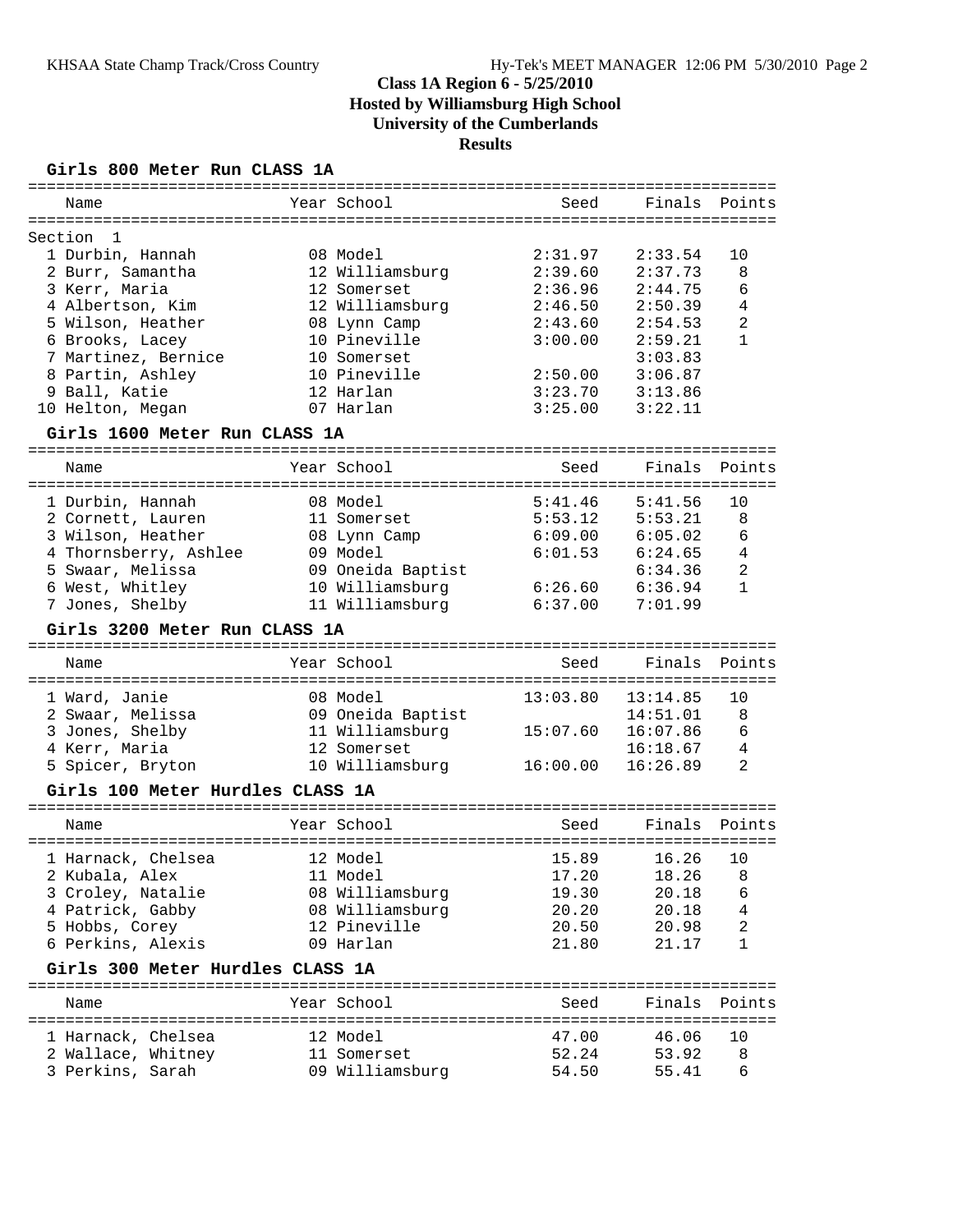### **Class 1A Region 6 - 5/25/2010**

**Hosted by Williamsburg High School**

**University of the Cumberlands**

**Results**

| Girls 300 Meter Hurdles CLASS 1A |                 |                           |         |              |  |
|----------------------------------|-----------------|---------------------------|---------|--------------|--|
| 08 Model<br>4 Miller, Kylee      |                 | 54.87                     | 55.94   | 4            |  |
| 5 Patrick, Gabby                 | 08 Williamsburg | 1:00.30                   | 56.72   | 2            |  |
| Girls 4x100 Meter Relay CLASS 1A |                 |                           |         |              |  |
|                                  |                 |                           |         |              |  |
| School                           |                 | Seed                      | Finals  | Points       |  |
| 1 Model                          |                 | 51.73                     | 54.08   | 10           |  |
| 1) Arnwine, Gabi 07              |                 | 2) Kubala, Alex 11        |         |              |  |
| 3) Coenjaerts, Marie 11          |                 | 4) Botts, Darrien 08      |         |              |  |
| 5) Reisig, Alexis 10             |                 | $6)$ Loy, Sara 11         |         |              |  |
| 2 Somerset                       |                 | 54.50                     | 55.04   | 8            |  |
| 1) Wallace, Whitney 11           |                 | 2) Kirkpatrick, Akesha 10 |         |              |  |
| 3) Bray, Cassie 10               |                 | 4) Anciro, Alyssa 10      |         |              |  |
| 5) Mills, Maranda 07             |                 | 6) Adams, Cheyenne 09     |         |              |  |
| 7) Jackson, Carmellia 10         |                 | 8) Martinez, Bernice 10   |         |              |  |
| 3 Pineville                      |                 | 55.33                     | 57.25   | 6            |  |
| 1) Woolum, Kelsey 10             |                 | 2) Brock, Kristen 11      |         |              |  |
| 3) Knuckles, Victoria 11         |                 | 4) Adams, Annalee 09      |         |              |  |
| 5) Sutton, Chelsea 10            |                 | 6) Hobbs, Corey 12        |         |              |  |
| 7) Brooks, Lacey 10              | 8)              |                           |         |              |  |
| 4 Middlesboro                    |                 | 59.86                     | 58.82   | 4            |  |
| 1) Jarvis, Katie 07              |                 | 2) Gibbs, Brooke 09       |         |              |  |
| 3) Wilson, Amelia 10             |                 | 4) Grigsby, Taylor 09     |         |              |  |
| 5 Harlan                         |                 | 59.80                     | 1:00.04 | 2            |  |
| 1) Burchfield, Chelsea 12        |                 | 2) Perkins, Alexis 09     |         |              |  |
| 3) Rouse, Amber 09               |                 | 4) Whitaker, Anna 11      |         |              |  |
| -- Williamsburg                  |                 | 55.40                     | DQ      | outside zone |  |
| 1) Brown, Kacie 08               |                 | 2) Siler, Alyssa 11       |         |              |  |
| 3) Stohner, Megan 12             |                 | 4) Jarboe, Bailee 09      |         |              |  |
| 5) Harris, Haley 07              |                 | 6) Peace, Miranda 09      |         |              |  |
| 7) Jarboe, Kailee 09             |                 | 8) Patrick, Gabby 08      |         |              |  |
| Girls 4x200 Meter Relay CLASS 1A |                 |                           |         |              |  |
| School                           |                 | Seed                      | Finals  | Points       |  |
|                                  |                 |                           |         |              |  |
| 1 Model                          |                 | 1:50.55                   | 1:52.94 | 10           |  |
| 1) Kubala, Alex 11               |                 | 2) Arnwine, Gabi 07       |         |              |  |
| 3) Coenjaerts, Marie 11          |                 | 4) Botts, Darrien 08      |         |              |  |
| 5) Miller, Kylee 08              |                 | 6) Nnoromele, Christa 11  |         |              |  |
| 7) Reisig, Alexis 10             |                 | 8) Loy, Sara 11           |         |              |  |
| 2 Pineville                      |                 | 1:56.10                   | 1:55.08 | 8            |  |
| 1) Barnes, Rachel 07             |                 | 2) Brock, Kristen 11      |         |              |  |
| 3) Sutton, Chelsea 10            |                 | 4) Knuckles, Victoria 11  |         |              |  |
| 5) Woolum, Kelsey 10             |                 | 6) Adams, Annalee 09      |         |              |  |
| 7) Brooks, Lacey 10              | 8)              |                           |         |              |  |
| 3 Harlan                         |                 | 2:04.00                   | 2:04.45 | 6            |  |
| 1) Burchfield, Chelsea 12        |                 | 2) Perkins, Alexis 09     |         |              |  |
| 3) Rouse, Amber 09               |                 | 4) Whitaker, Anna 11      |         |              |  |
| 4 Williamsburg                   |                 | 2:01.50                   | 2:08.09 | 4            |  |
| 1) Harris, Haley 07              |                 | 2) Ash, Audrey 09         |         |              |  |
| 3) Siler, Alyssa 11              |                 | 4) Patrick, Gabby 08      |         |              |  |
| 5) Stohner, Megan 12             |                 | 6) Perkins, Sarah 09      |         |              |  |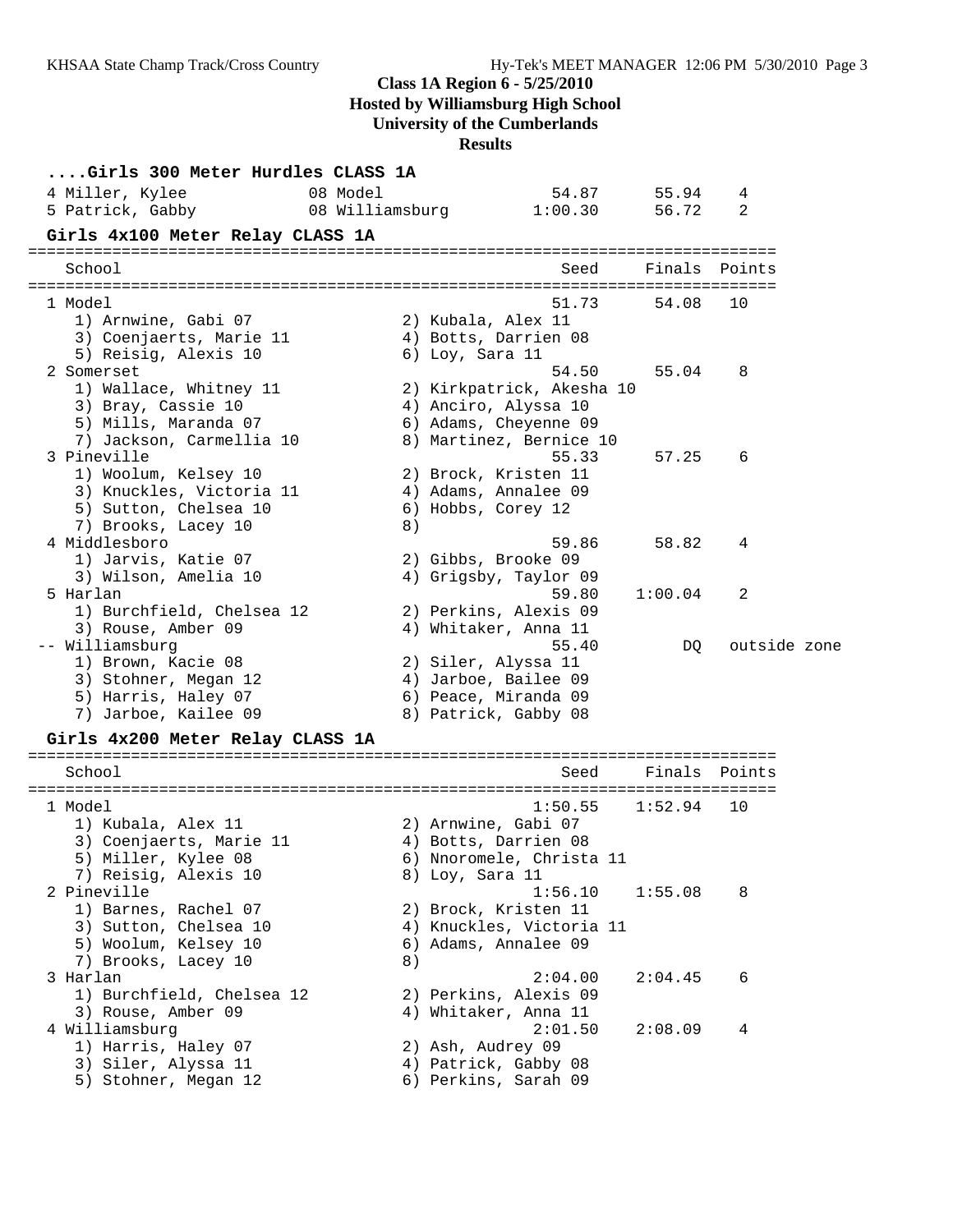#### **....Girls 4x200 Meter Relay CLASS 1A**

| 7) Burr, Samantha 12     | 8) Brown, Kacie 08        |     |                 |
|--------------------------|---------------------------|-----|-----------------|
| -- Somerset              | 1:55.47                   | DO. | illegal handoff |
| 1) Anciro, Alyssa 10     | 2) Kirkpatrick, Akesha 10 |     |                 |
| 3) Bray, Cassie 10       | 4) Mills, Maranda 07      |     |                 |
| 5) Jackson, Carmellia 10 | 6) Adams, Cheyenne 09     |     |                 |
| 7) Martinez, Bernice 10  | 8) Wallace, Whitney 11    |     |                 |

#### **Girls 4x400 Meter Relay CLASS 1A**

================================================================================ School Seed Finals Points ================================================================================ 1 Model 4:13.60 4:23.17 10 1) Coenjaerts, Marie 11 2) Durbin, Hannah 08 3) Botts, Darrien 08 4) Nnoromele, Hannah 09 5) Nnoromele, Christa 11 6) Johnson, Cara 09 7) Reisig, Alexis 10 (8) 2 Pineville 4:27.30 4:28.01 8 1) Smith, Chelsey 11 2) Sutton, Chelsea 10 3) Knuckles, Victoria 11 (4) Brock, Kristen 11 5) Barnes, Rachel 07 (6) Adams, Annalee 09 3 Williamsburg 4:31.50 4:34.52 6 1) Stohner, Megan 12 2) Burr, Samantha 12 3) Perkins, Sarah 09  $\qquad \qquad$  4) Brown, Kacie 08 5) Albertson, Kim 12 6) Harris, Haley 07 7) Patrick, Gabby 08 8) Peace, Miranda 09 4 Somerset 4:35.20 4:50.77 4 1) Wallace, Whitney 11 2) Meece, Kelsey 12 3) Kerr, Maria 12 4) Cornett, Lauren 11 5) Mills, Maranda 07 6) Kirkpatrick, Akesha 10 7) Anciro, Alyssa 10 8) Bray, Cassie 10

#### **Girls 4x800 Meter Relay CLASS 1A**

================================================================================ School School Seed Finals Points ================================================================================ 1 Somerset 10:40.27 10:30.37 10<br>1) Kerr, Maria 12 2) Meece, Kelsey 12 1) Kerr, Maria 12 2) Meece, Kelsey 12 3) Cornett, Lauren 11 4) Wallace, Jessica 09 5) New, Maci 08 6) Bray, Cassie 10 2 Model 10:37.04 10:32.95 8 1) Durbin, Hannah 08 2) Ward, Janie 08 3) Thornsberry, Ashlee 09 4) Nnoromele, Hannah 09 5) Johnson, Cara 09 (6) Johnson, Tara 09 3 Pineville 11:08.30 11:03.29 6 1) Partin, Ashley 10 2) Smith, Chelsey 11 3) Brock, Kristen 11 4) Knuckles, Victoria 11 5) Brooks, Lacey 10 6) 4 Williamsburg 11:31.30 11:37.00 4 1) Albertson, Kim 12 2) West, Whitley 10 3) Jones, Shelby 11  $\hskip10mm$  4) Burr, Samantha 12 5) Rains, Rachael 08 6) Jones, Katie 08 7) Shirley, Grace 08 8) Ash, Audrey 09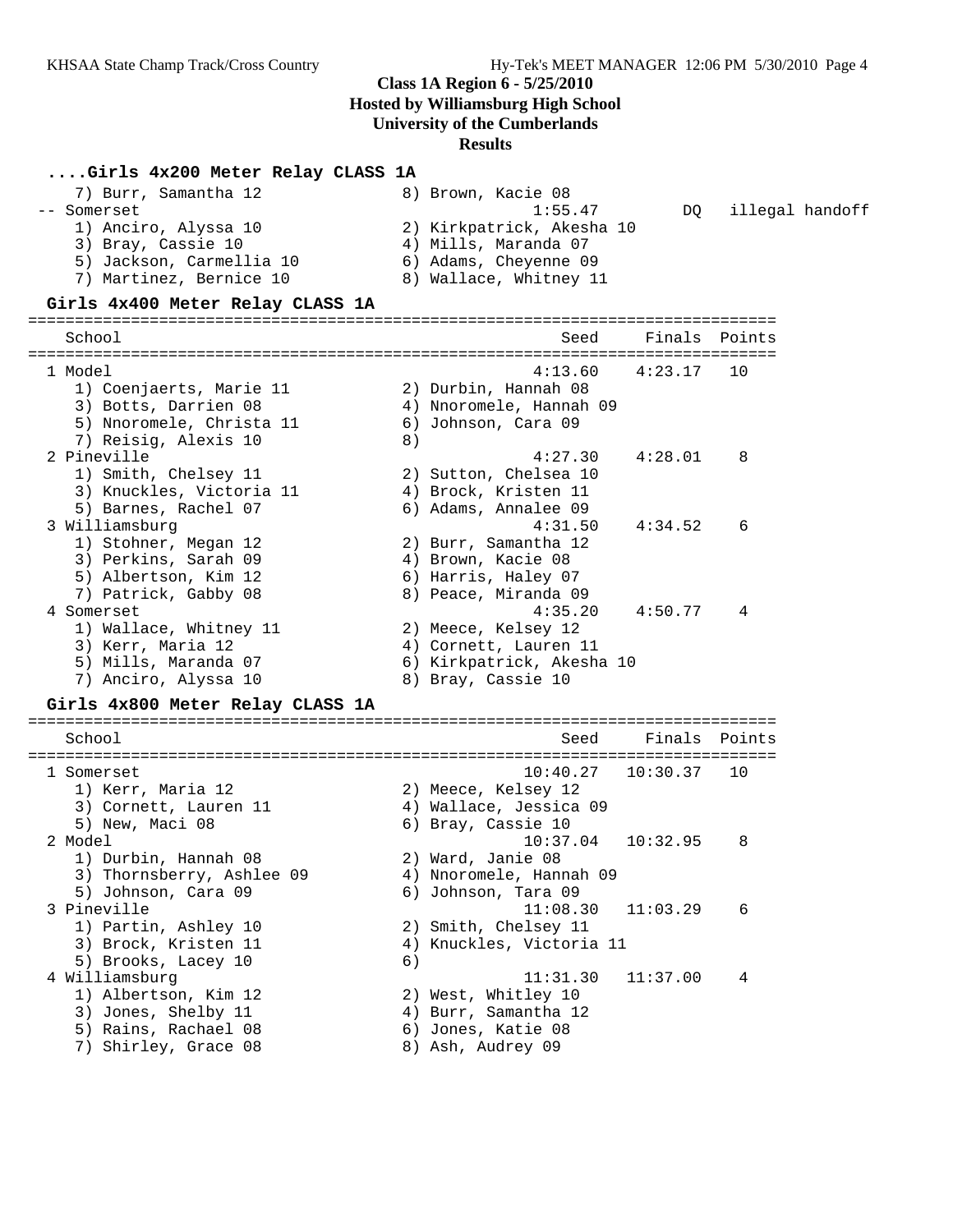### **Boys 100 Meter Dash CLASS 1A**

| Name                                  |             | Year School           | Seed                             |         | Finals Points   |
|---------------------------------------|-------------|-----------------------|----------------------------------|---------|-----------------|
|                                       |             |                       |                                  |         |                 |
| Section<br>$\overline{\phantom{0}}^2$ |             |                       |                                  |         |                 |
| 1 Jones, Ryan                         |             | 09 Harlan             | 12.40                            | 12.87   |                 |
| 2 Williams, DeMarkus 09 Harlan        |             |                       | 12.60                            | 12.93   |                 |
| 3 Cornelison, Shawn                   | 10 Berea    |                       | 12.80                            | 13.43   |                 |
| 4 Collett, Steven                     |             | 10 Red Bird           | 12.60                            | 13.83   |                 |
| 5 Young, Erik                         |             | 09 Red Bird           | 13.30                            | 13.88   |                 |
| -- Brewer, Bo                         |             | 12 Berea              | 13.40                            | DQ.     | too many events |
| Section<br>- 3                        |             |                       |                                  |         |                 |
| 1 Townsend, DJ                        |             | 10 Somerset           | 11.05                            | 11.45   | 10              |
| 2 Arnwine, Josh 11 Model              |             |                       | 11.44                            | 11.49   | 8               |
| 3 Foley, Jarrod 12 Williamsburg 11.66 |             |                       |                                  | 11.56   | 6               |
| 4 Frost, Sean                         |             | 11 Middlesboro        | 11.37                            | 11.74   | 4               |
| 5 Adams, Christian 10 Somerset        |             |                       | 12.06                            | 11.75   | $\mathbf{2}$    |
| 6 Riley, Jheren                       |             | 10 Williamsburg       | 12.04                            | 12.14   | $\mathbf{1}$    |
| 7 Jackson, Clinton                    |             | 09 Lynn Camp          | 12.06                            | 12.41   |                 |
|                                       |             |                       |                                  |         |                 |
| Boys 200 Meter Dash CLASS 1A          |             |                       |                                  |         |                 |
| Name                                  |             | Year School           | Seed                             |         | Finals Points   |
|                                       |             |                       |                                  |         |                 |
| Section 1                             |             |                       |                                  |         |                 |
| 1 Jones, Ryan                         | 09 Harlan   |                       | 27.41                            | 26.37   |                 |
| 2 Isaacs, CJ                          | 08 Berea    |                       | 27.22                            | 27.69   |                 |
| 3 Howard, Nick                        |             | 10 Harlan             | 26.50                            | 27.87   |                 |
| 4 Cornelison, Shawn 10 Berea          |             |                       | 29.00                            | 28.27   |                 |
| Section <sub>2</sub>                  |             |                       |                                  |         |                 |
|                                       | 10 Somerset |                       | 22.97                            | 23.40   | 10              |
| 1 Townsend, DJ                        | 11 Model    |                       | 23.74                            | 23.49   |                 |
| 2 Arnwine, Josh                       |             |                       |                                  |         | 8               |
| 3 Foley, Jarrod                       |             | 12 Williamsburg 23.78 |                                  | 23.79   | 6               |
| 4 Adams, Christian 10 Somerset        |             |                       | 24.57                            | 24.74   | 4               |
| 5 Bird, Jeffrey                       |             | 10 Williamsburg       | 24.99                            | 25.32   | 2               |
| 6 Jackson, Clinton                    |             | 09 Lynn Camp          | 25.74                            | 25.84   | 1               |
| Boys 400 Meter Dash CLASS 1A          |             |                       |                                  |         |                 |
|                                       |             |                       |                                  |         |                 |
| Name                                  |             | Year School           | Seed                             |         | Finals Points   |
|                                       |             |                       | ================================ |         |                 |
| Section 1                             |             |                       |                                  |         |                 |
| 1 Smith, Dewayne 68 Williamsburg      |             |                       | 58.62                            | 56.99   | 1               |
| 2 Howard, Nick                        |             | 10 Harlan             | 59.80                            | 59.58   |                 |
| 3 Collins, Joey                       |             | 09 Middlesboro        | 1:02.50                          | 1:00.38 |                 |
| 4 Spencer, William                    |             | 09 Berea              | 1:02.00                          | 1:02.46 |                 |
| 5 Walters, Sam                        |             | 09 Lynn Camp          | 1:03.00                          | 1:03.54 |                 |
| Section 2                             |             |                       |                                  |         |                 |
| 1 Hamilton, Jeremy                    |             | 12 Berea              | 54.68                            | 53.29   | 10              |
| 2 Townsend, DJ                        |             | 10 Somerset           | 54.46                            | 54.33   | 8               |
| 3 Adams, Christian                    |             | 10 Somerset           | 54.46                            | 54.35   | 6               |
| 4 Mackiln, Kyle                       |             | 11 Model              | 57.04                            | 56.39   | 4               |
| 5 Smoak, Cameron                      |             | 10 Williamsburg       | 58.60                            | 56.84   | 2               |
| 6 Spurlock, Tony                      |             | 12 Harlan             | 55.10                            | 57.30   |                 |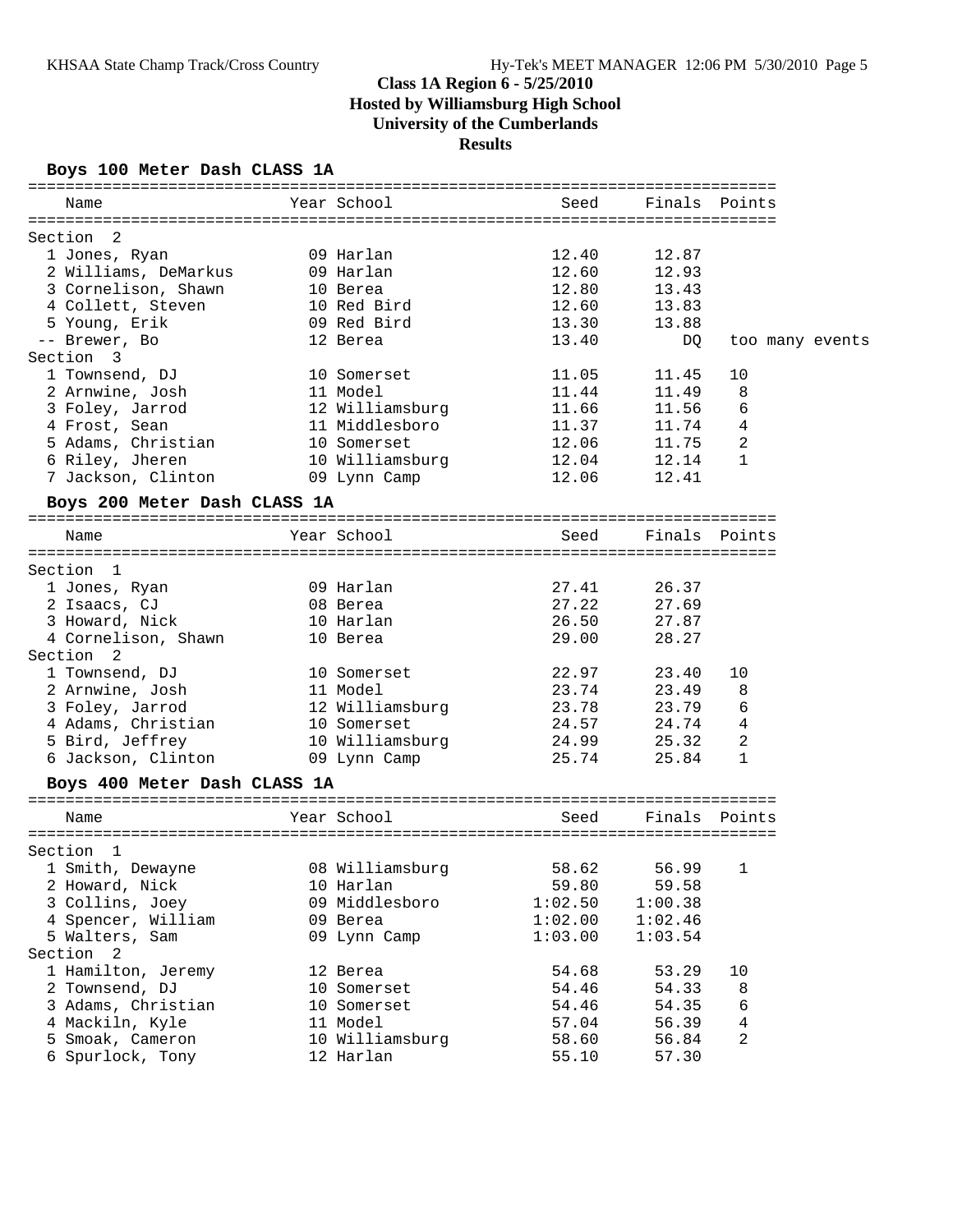### **Boys 800 Meter Run CLASS 1A**

|                                 |                 | ===================                    |          |                |
|---------------------------------|-----------------|----------------------------------------|----------|----------------|
| Name                            | Year School     | Seed                                   | Finals   | Points         |
|                                 |                 |                                        |          |                |
| Section<br>1                    |                 |                                        |          |                |
| 1 Joplin, Brent                 | 12 Somerset     | 2:02.44                                | 2:04.13  | 10             |
| 2 O'Dell, Chris                 | 10 Williamsburg | 2:11.31                                | 2:11.09  | 8              |
| 3 Adams, Austin                 | 10 Somerset     | 2:17.47                                | 2:14.43  | 6              |
| 4 Hughes, Michael               | 10 Model        | 2:16.05                                | 2:16.30  | 4              |
| 5 Faulkner, Bradley             | 11 Williamsburg | 2:18.00                                | 2:18.97  | $\overline{a}$ |
| 6 McCollum, Ethan               | 12 Berea        | 2:18.00                                | 2:21.63  | $\mathbf{1}$   |
| 7 Smith, Brian                  | 10 Lynn Camp    | 2:21.80                                | 2:31.08  |                |
| 8 Jones, Ben                    | 07 Harlan       | 2:26.00                                | 2:32.64  |                |
| 9 Atkins, Ryland                | 09 Harlan       | 2:24.78                                | 2:33.81  |                |
| 10 Partin, Michael              | 12 Pineville    | 2:20.00                                | 2:36.45  |                |
| 11 Gardner, Eliot               | 09 Berea        | 2:36.00                                | 2:38.27  |                |
| 12 Clawson, Matthew             | 09 Model        | 2:40.59                                | 2:48.39  |                |
| 13 Allman, Anthony              |                 | 2:47.80                                | 3:03.03  |                |
|                                 | 10 Lynn Camp    |                                        |          |                |
| Boys 1600 Meter Run CLASS 1A    |                 |                                        |          |                |
| Name                            | Year School     | Seed                                   | Finals   | Points         |
|                                 |                 |                                        |          |                |
| 1 Joplin, Brent                 | 12 Somerset     | 4:55.75                                | 5:14.54  | 10             |
| 2 Burlew, Jon Claude            | 11 Somerset     | 5:18.72                                | 5:15.29  | 8              |
| 3 Faulkner, Bradley             | 11 Williamsburg | 5:12.54                                | 5:24.28  | 6              |
| 4 Mills, Derek                  | 08 Williamsburg | 5:21.00                                | 5:33.02  | 4              |
| 5 Smith, Brian                  | 10 Lynn Camp    | 5:38.10                                | 5:41.41  | $\overline{c}$ |
| 6 Carlberg, Bryce               | 11 Berea        | 5:49.00                                | 5:44.18  | $\mathbf{1}$   |
| 7 Leach, Chris                  | 08 Middlesboro  | 5:58.92                                | 5:48.30  |                |
| 8 Clawson, Matthew              | 09 Model        | 5:46.13                                | 5:51.09  |                |
| 9 Gardner, Eliot                | 09 Berea        | 5:55.00                                | 5:56.15  |                |
|                                 | 10 Pineville    |                                        |          |                |
| 10 Frederich, Zach              |                 | 5:45.00                                | 6:25.35  |                |
| Boys 3200 Meter Run CLASS 1A    |                 |                                        |          |                |
| Name                            | Year School     | Seed                                   | Finals   | Points         |
|                                 |                 | ====================================== |          |                |
| 1 Adams, Austin                 | 10 Somerset     | 10:44.75                               | 11:13.19 | 10             |
| 2 Wesley, Jarrod                | 10 Somerset     | 11:08.59                               | 11:16.44 | 8              |
| 3 Mills, Derek                  | 08 Williamsburg | 11:57.00                               | 12:44.56 | 6              |
| 4 Smith, Isaac                  | 12 Williamsburg | 12:36.00                               | 12:57.79 | $\overline{4}$ |
| 5 Stone, John                   | 11 Harlan       | 13:02.00                               | 13:07.63 | $\overline{2}$ |
| 6 Carlberg, Bryce               | 11 Berea        | 13:16.00                               | 13:19.41 | 1              |
| 7 Leach, Chris                  | 08 Middlesboro  | 13:36.53                               | 13:39.08 |                |
| 8 Tank, Maurice                 | 11 Berea        | 14:14.00                               | 13:51.51 |                |
| 9 Frederich, Zach               | 10 Pineville    | 12:00.00                               | 14:22.79 |                |
| Boys 110 Meter Hurdles CLASS 1A |                 |                                        |          |                |
|                                 |                 |                                        |          |                |
| Name                            | Year School     | Seed                                   | Finals   | Points         |
|                                 |                 |                                        |          | ============   |
| 1 Megargel, Tyler               | 09 Somerset     | 18.78                                  | 17.96    | 10             |
| 2 Brown, Dusty                  | 12 Williamsburg | 18.38                                  | 18.17    | 8              |
| 3 Williams, DeMarkus            | 09 Harlan       | 18.20                                  | 19.35    | 6              |
| 4 Payne, JP                     | 11 Williamsburg | 20.11                                  | 19.41    | 4              |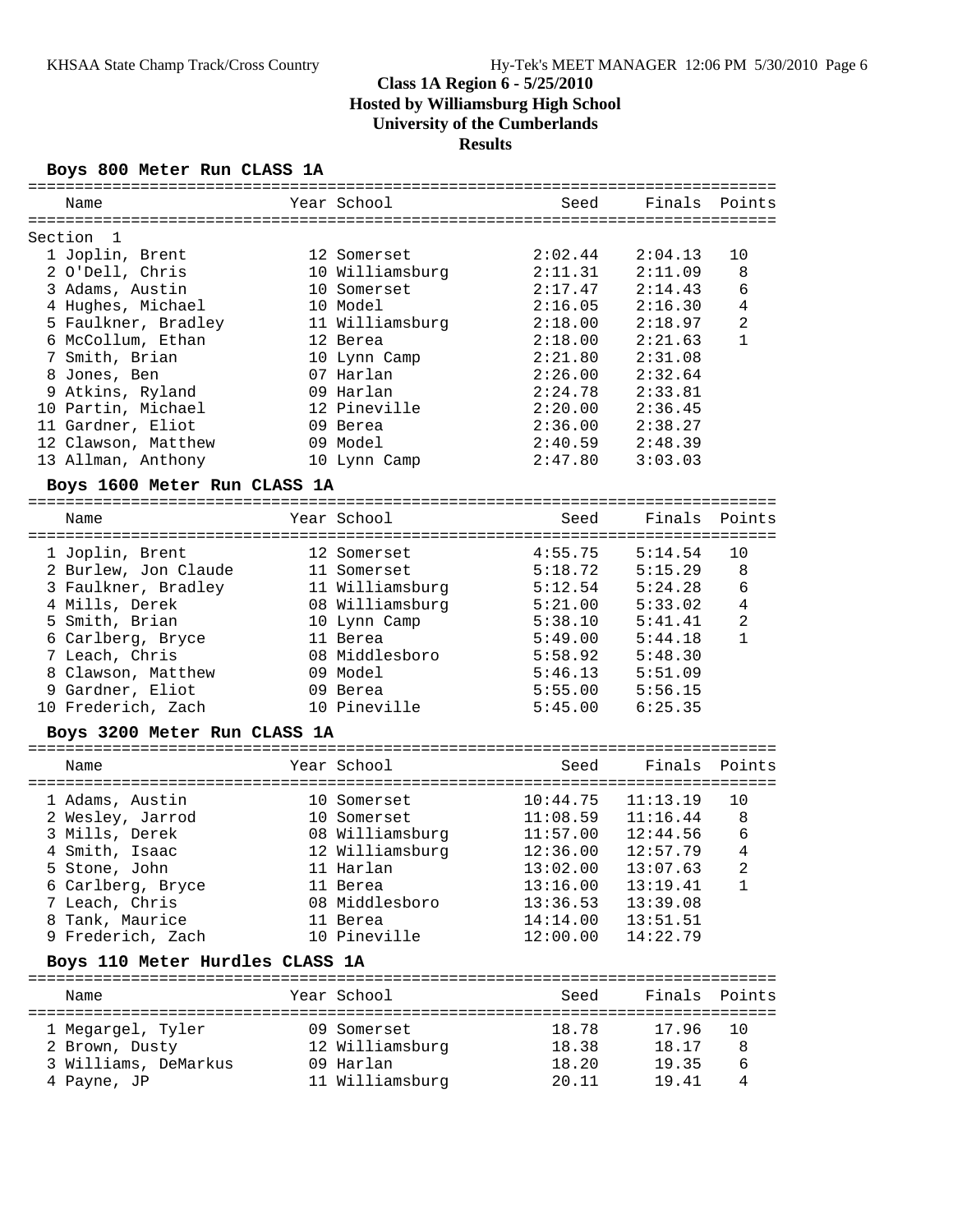### **Class 1A Region 6 - 5/25/2010**

**Hosted by Williamsburg High School**

**University of the Cumberlands**

# **Results**

| Boys 110 Meter Hurdles CLASS 1A          |                 |                                                |       |               |                      |
|------------------------------------------|-----------------|------------------------------------------------|-------|---------------|----------------------|
| 5 Sutton, Cody                           | 12 Somerset     | 19.94                                          | 19.64 | 2             |                      |
| 6 Hopkins, Gage                          | 09 Harlan       | 22.00                                          | 21.10 | 1             |                      |
| 7 Frederich, Jacob                       | 08 Pineville    | 18.25                                          | 21.51 |               |                      |
| Boys 300 Meter Hurdles CLASS 1A          |                 |                                                |       |               |                      |
|                                          |                 |                                                |       |               |                      |
| Name                                     | Year School     | Seed                                           |       | Finals Points |                      |
| 1 Frederich, Jacob                       | 08 Pineville    | 55.25                                          | 50.78 |               |                      |
| 2 Donley, Ryan                           | 09 Lynn Camp    | 52.40                                          | 54.64 |               |                      |
| -- Asher, Byron                          | 09 Pineville    | 52.35                                          | DQ    |               | illegal undergarment |
| Section <sub>2</sub>                     |                 |                                                |       |               |                      |
| 1 Hoffman, Kevin                         | 10 Williamsburg | 45.50                                          | 44.79 | 10            |                      |
| 2 Brown, Dusty                           | 12 Williamsburg | 46.00                                          | 45.40 | 8             |                      |
| 3 Megargel, Tyler                        | 09 Somerset     | 46.37                                          | 46.53 | 6             |                      |
| 4 Sutton, Cody                           | 12 Somerset     | 47.09                                          | 48.71 | 4             |                      |
| 5 Ammon, Jarrod                          | 11 Lynn Camp    | 51.60                                          | 49.44 | 2             |                      |
| 6 Hopkins, Gage                          | 09 Harlan       | 51.20                                          | 50.57 | 1             |                      |
| 7 Shaffer, Camyrn                        | 11 Berea        | 48.42                                          | 52.23 |               |                      |
| 8 Saylor, Hunter                         | 12 Berea        | 52.00                                          | 53.12 |               |                      |
| Boys 4x100 Meter Relay CLASS 1A          |                 |                                                |       |               |                      |
|                                          |                 |                                                |       |               |                      |
| School                                   |                 | Seed                                           |       | Finals Points |                      |
|                                          |                 |                                                |       |               |                      |
| Section 1                                |                 |                                                |       |               |                      |
| 1 Williamsburg                           |                 | 46.85                                          | 46.70 | 10            |                      |
| 1) Lowrie, Christopher 11                |                 | 2) Fleenor, Cory 12                            |       |               |                      |
| 3) Brown, Dusty 12                       |                 | 4) Foley, Jarrod 12                            |       |               |                      |
| 5) Bird, Jeffrey 10                      |                 | 6) Riley, Jheren 10                            |       |               |                      |
| 7) Smith, Dewayne 08                     |                 | 8) Payne, JP 11                                |       |               |                      |
| 2 Somerset                               |                 | 48.44                                          | 48.36 | 8             |                      |
| 1) Lange, Alex 10                        |                 | 2) Lange, Will 08                              |       |               |                      |
| 3) Megargel, Tyler 09                    |                 | 4) Jones, Jalen 09                             |       |               |                      |
| 5) Adams, Christian 10                   |                 | 6) Townsend, DJ 10                             |       |               |                      |
| 7) Mills, Andre 10                       |                 | 8) Nelson, Hunter 12                           |       |               |                      |
| 3 Harlan                                 |                 | 51.40                                          | 51.73 | 6             |                      |
| 1) Hopkins, Gage 09<br>3) Jones, Ryan 09 |                 | 2) Howard, Nick 10<br>4) Williams, DeMarkus 09 |       |               |                      |
| 4 Pineville                              |                 | 49.25                                          | 51.92 | 4             |                      |
| 1) Asher, Byron 09                       |                 | 2) Hobbs, Donald 12                            |       |               |                      |
| 3) Raby, Eric 11                         |                 | 4) Roan, James 09                              |       |               |                      |
| 5) Capps, Kyle 09                        |                 | 6) Frederich, Jacob 08                         |       |               |                      |
| 7) Hendrickson, Cody 11                  |                 | 8) Tuttle, Tyler 12                            |       |               |                      |
| 5 Lynn Camp                              |                 |                                                | 52.26 | 2             |                      |
| 1) Ammon, Jarrod 11                      |                 | 2) Jackson, Clinton 09                         |       |               |                      |
| 3) Donley, Ryan 09                       |                 | 4) Keith, Jessie 09                            |       |               |                      |
| 5) Hatfield, Tommy 08                    |                 | 6) Black, Nathan 09                            |       |               |                      |
| 7) Walters, Sam 09                       | 8)              |                                                |       |               |                      |
| Berea                                    |                 | 50.51                                          | DQ    |               | too many events      |
| 1) Brewer, Bo 12                         |                 | 2) Saylor, Hunter 12                           |       |               |                      |
| 3) McCollum, Ethan 12                    |                 | 4) Hamilton, Jeremy 12                         |       |               |                      |
| 5) Isaacs, CJ 08                         |                 | 6) Cornelison, Shawn 10                        |       |               |                      |
| -- Middlesboro                           |                 | 50.04                                          | DQ    | out of zone   |                      |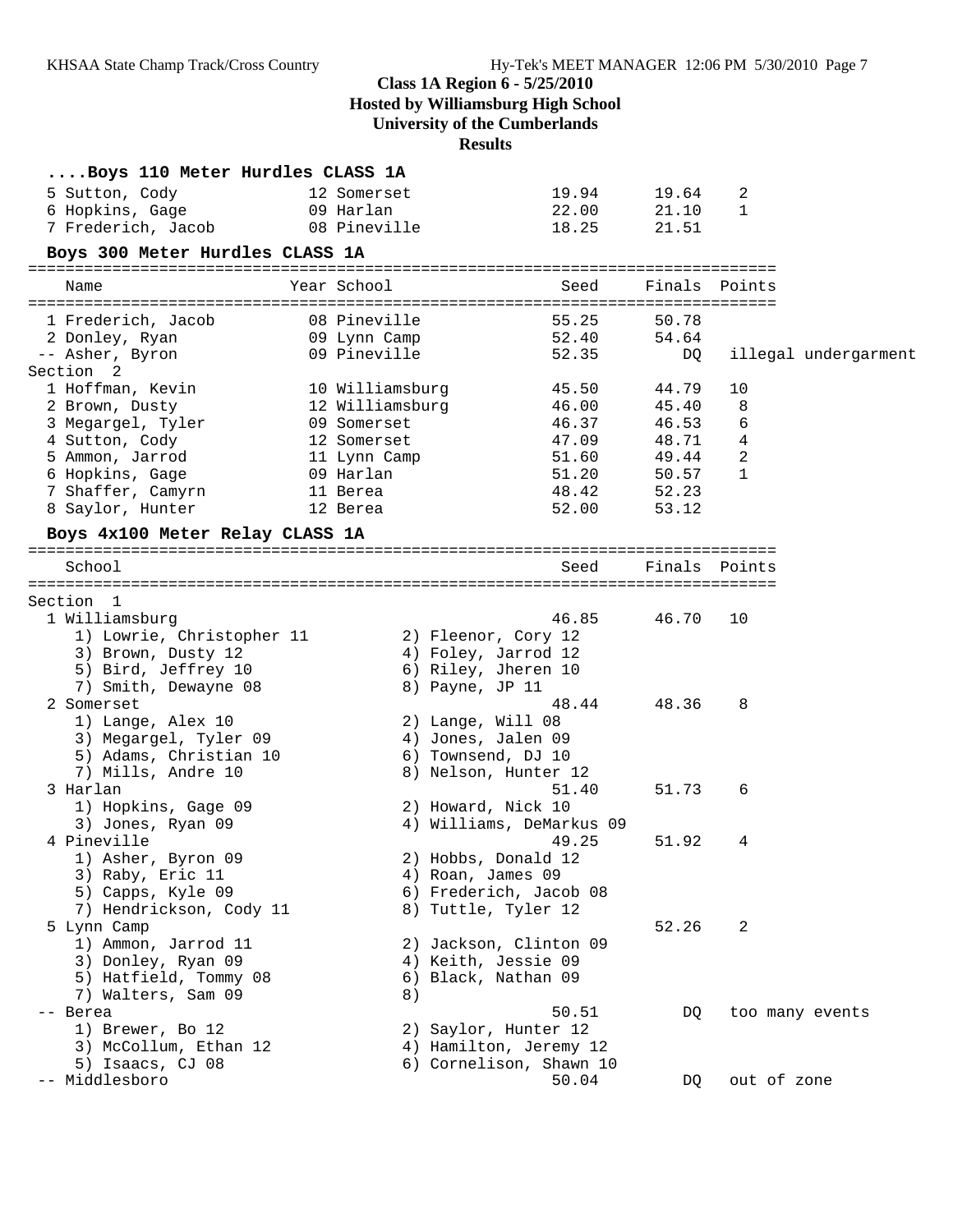## **Class 1A Region 6 - 5/25/2010**

**Hosted by Williamsburg High School**

## **University of the Cumberlands**

**Results**

| Boys 4x100 Meter Relay CLASS 1A |    |                          |               |                 |
|---------------------------------|----|--------------------------|---------------|-----------------|
| 1) Witherspoon, Eddie 11        |    | 2) Foister, Cody 12      |               |                 |
| 3) Foister, Tyler 11            |    | 4) Frost, Sean 11        |               |                 |
| Boys 4x200 Meter Relay CLASS 1A |    |                          |               |                 |
|                                 |    |                          |               |                 |
| School                          |    | Seed                     |               | Finals Points   |
| 1 Williamsburg                  |    | 1:37.90                  | 1:36.52       | 10              |
| 1) Bird, Jeffrey 10             |    | 2) McCulley, Skyler 09   |               |                 |
| 3) Payne, JP 11                 |    | 4) Foley, Jarrod 12      |               |                 |
| 5) Smith, Dewayne 08            |    | 6) Smoak, Cameron 10     |               |                 |
| 7) Hoffman, Kevin 10            |    | 8) Riley, Jheren 10      |               |                 |
| 2 Somerset                      |    | 1:41.70                  | 1:39.84       | 8               |
| 1) Lange, Will 08               |    | 2) Nelson, Hunter 12     |               |                 |
| 3) Mills, Andre 10              |    | 4) Hall, Brandon 10      |               |                 |
| 5) Lange, Alex 10               |    | 6) Adams, Christian 10   |               |                 |
| 7) Townsend, DJ 10              |    | 8) Jones, Jalen 09       |               |                 |
| 3 Middlesboro                   |    | 1:44.55                  | 1:43.46       | 6               |
| 1) Witherspoon, Eddie 11        |    | 2) Rancher, Cameron 10   |               |                 |
| 3) Collins, Joey 09             |    | 4) Frost, Sean 11        |               |                 |
| 4 Pineville                     |    | 1:45.26                  | 1:47.40       | 4               |
| 1) Asher, Byron 09              |    | 2) Raby, Eric 11         |               |                 |
| 3) Roan, James 09               |    | 4) Partin, Michael 12    |               |                 |
| 5) Capps, Kyle 09               |    | 6) Tuttle, Tyler 12      |               |                 |
| 7) Frederich, Jacob 08          |    | 8) Hendrickson, Cody 11  |               |                 |
| 5 Lynn Camp                     |    | 1:42.80                  | 1:48.45       | 2               |
| 1) Ammon, Jarrod 11             |    | 2) Jackson, Clinton 09   |               |                 |
| 3) Walters, Sam 09              |    | 4) Keith, Jessie 09      |               |                 |
| 5) Hatfield, Tommy 08           |    | 6) Black, Nathan 09      |               |                 |
| 7) Donley, Ryan 09              | 8) |                          |               |                 |
| 6 Harlan                        |    | 1:46.70                  | 1:49.39       | 1               |
| 1) Hopkins, Gage 09             |    | 2) Jones, Ryan 09        |               |                 |
| 3) Spurlock, Tony 12            |    | 4) Williams, DeMarkus 09 |               |                 |
| -- Berea                        |    | 1:46.58                  | DQ            | too many events |
| 1) Brewer, Bo 12                |    | 2) Saylor, Hunter 12     |               |                 |
| 3) Isaacs, CJ 08                |    | 4) Hamilton, Jeremy 12   |               |                 |
| 5) Cornelison, Shawn 10         |    | 6) Tank, Maurice 11      |               |                 |
| Boys 4x400 Meter Relay CLASS 1A |    |                          |               |                 |
| School                          |    | Seed                     | Finals Points |                 |
|                                 |    |                          |               |                 |
| 1 Somerset                      |    | 3:46.80                  | 3:48.34       | 10              |
| 1) Adams, Christian 10          |    | 2) Joplin, Brent 12      |               |                 |
| 3) Lange, Will 08               |    | 4) Mills, Andre 10       |               |                 |
| 5) Nelson, Hunter 12            |    | 6) Burlew, Jon Claude 11 |               |                 |
| 7) Lange, Alex 10               |    | 8) Townsend, DJ 10       |               |                 |
| 2 Model                         |    |                          | 3:52.98       | 8               |
| 1) Arnwine, Josh 11             |    | 2) Hughes, Michael 10    |               |                 |
| 3) Mackiln, Kyle 11             |    | 4) Whitt, Jessie 11      |               |                 |
| 5) Clawson, Matthew 09          |    | 6) Mohallatee, Chase 08  |               |                 |
| 7) Arnwine, Caleb 09            | 8) |                          |               |                 |
| 3 Williamsburg                  |    | 3:53.32                  | 3:57.21       | 6               |
| 1) Faulkner, Bradley 11         |    | 2) Hoffman, Kevin 10     |               |                 |